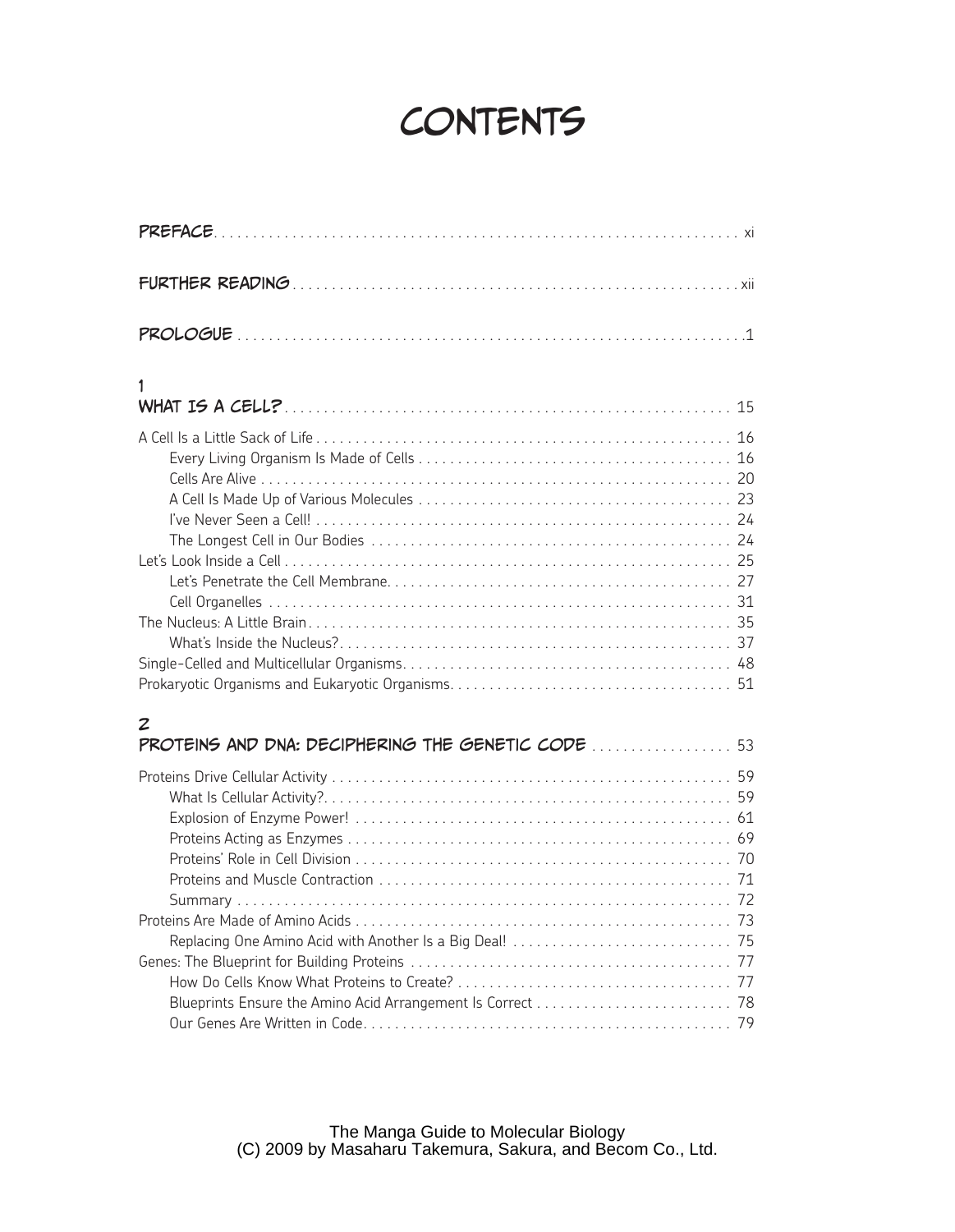| 3                                                                  |  |
|--------------------------------------------------------------------|--|
| Cell Division Occurs in the Bodies of Multicellular Organisms  100 |  |
|                                                                    |  |
| Chromosomes Are Only Visible at the Time of Cell Division  123     |  |
|                                                                    |  |

What Causes Cancer?. . . . . . . . . . . . . . . . . . . . . . . . . . . . . . . . . . . . . . . . . . . . . . . . . . . . . . . . . 130

## 4

|                                                                      | 131 |
|----------------------------------------------------------------------|-----|
|                                                                      |     |
|                                                                      |     |
|                                                                      |     |
|                                                                      |     |
| mRNA Is Synthesized Using One of the DNA Strands as the Template 146 |     |
|                                                                      |     |
|                                                                      |     |
|                                                                      |     |
|                                                                      |     |
|                                                                      |     |
|                                                                      |     |
|                                                                      |     |
|                                                                      |     |
|                                                                      |     |
|                                                                      |     |
|                                                                      |     |
|                                                                      |     |
|                                                                      |     |

The Manga Guide to Molecular Biology (C) 2009 by Masaharu Takemura, Sakura, and Becom Co., Ltd.